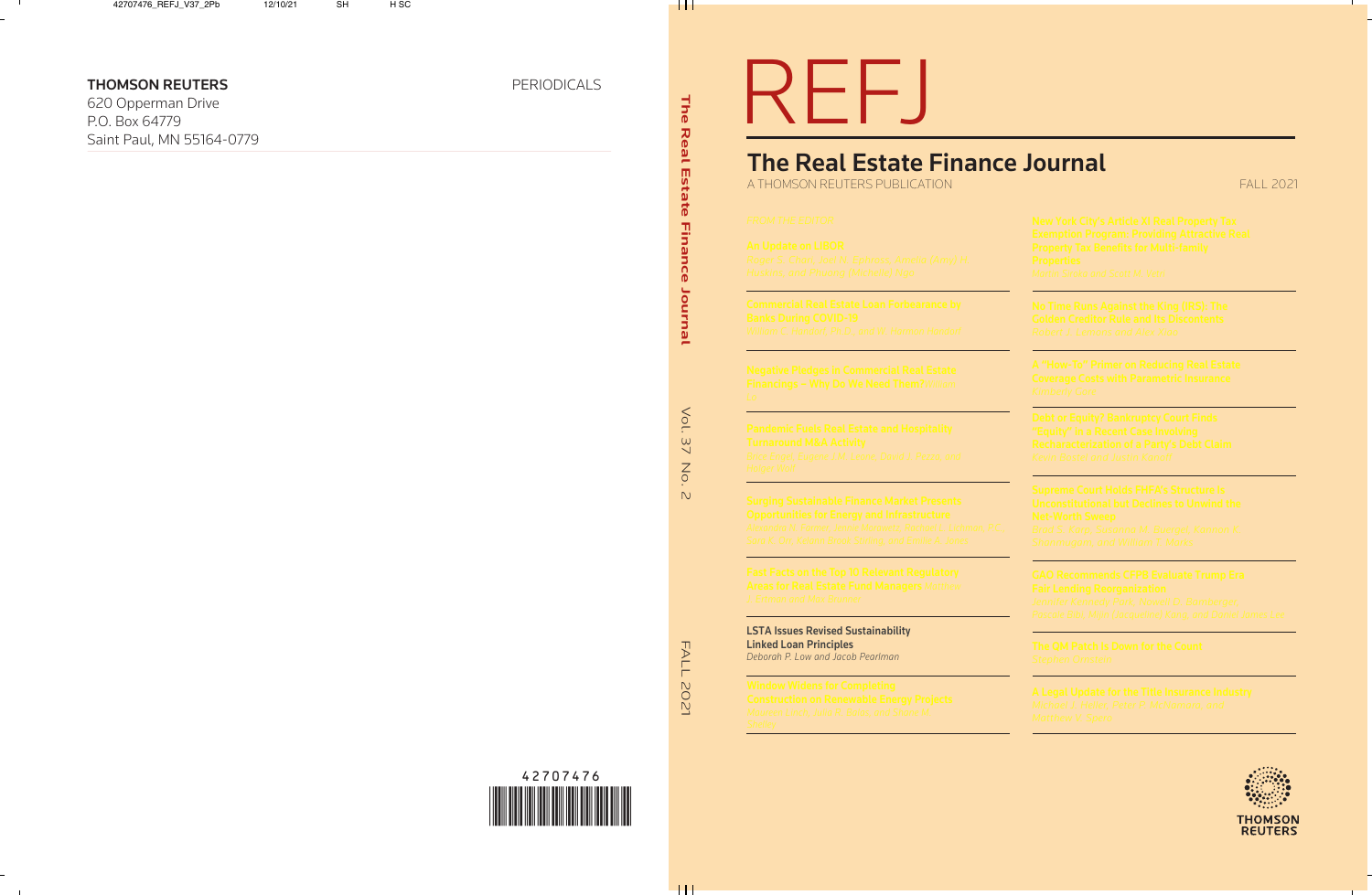# **REFJ**

# **The Real Estate Finance Journal**

| 3                                                                     |
|-----------------------------------------------------------------------|
| Roger S. Chari, Joel N. Ephross, Amelia (Amy) H. Huskins, and<br>7    |
| 15                                                                    |
| 25                                                                    |
| 29                                                                    |
| Alexandra N. Farmer, Jennie Morawetz, Rachael L. Lichman, P.C.,<br>33 |
| 37                                                                    |
| 41                                                                    |
|                                                                       |
|                                                                       |

| <b>Fall 2021</b>                                                                                                                                                                                                 |    |
|------------------------------------------------------------------------------------------------------------------------------------------------------------------------------------------------------------------|----|
| New York City's Article XI Real Property Tax<br><b>Exemption Program: Providing Attractive Real</b><br><b>Property Tax Benefits for Multi-family</b><br><b>Properties</b><br>Martin Siroka and Scott M. Vetri    | 49 |
| No Time Runs Against the King (IRS): The<br><b>Golden Creditor Rule and Its Discontents</b><br>Robert J. Lemons and Alex Xiao                                                                                    | 55 |
| A "How-To" Primer on Reducing Real Estate<br><b>Coverage Costs with Parametric Insurance</b><br><b>Kimberly Gore</b>                                                                                             | 59 |
| <b>Debt or Equity? Bankruptcy Court Finds</b><br>"Equity" in a Recent Case Involving<br>Recharacterization of a Party's Debt Claim<br>Kevin Bostel and Justin Kanoff                                             | 61 |
| <b>Supreme Court Holds FHFA's Structure Is</b><br><b>Unconstitutional but Declines to Unwind the</b><br><b>Net-Worth Sweep</b><br>Brad S. Karp, Susanna M. Buergel, Kannon K. Shanmugam,<br>and William T. Marks | 65 |
| <b>GAO Recommends CFPB Evaluate Trump Era</b><br><b>Fair Lending Reorganization</b><br>Jennifer Kennedy Park, Nowell D. Bamberger, Pascale Bibi,<br>Mijin (Jacqueline) Kang, and Daniel James Lee                | 69 |
| The QM Patch Is Down for the Count<br>Stephen Ornstein                                                                                                                                                           | 75 |
| A Legal Update for the Title Insurance Industry<br>Michael J. Heller, Peter P. McNamara, and<br>Matthew V. Spero                                                                                                 | 79 |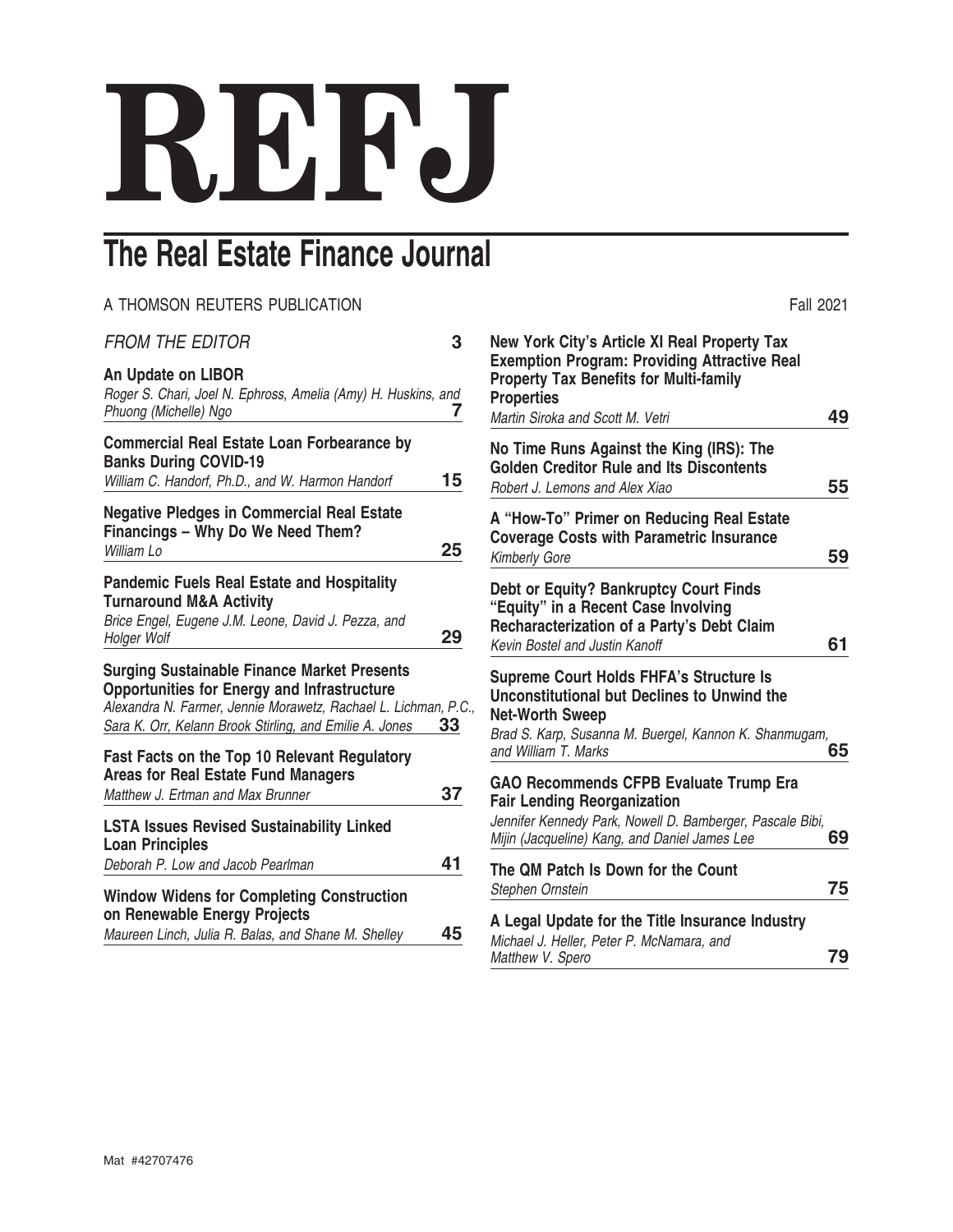### **EDITOR**

Robert G. Koen Mintz, Levin, Cohn, Ferris, Glovsky and Popeo, P.C.

# **MANAGING EDITOR**

Erbayne W. Jarvis Thomson Reuters

# **SUBMISSIONS EDITOR**

Steven A. Meyerowitz Meyerowitz Communications Inc. All editorial correspondence, manuscripts, etc., should be sent to: Steven A. Meyerowitz, Esq. President/Meyerowitz Communications Inc. 26910 Grand Central Parkway, #18R Floral Park, NY 11005 631.291.5541

smeyerowitz@meyerowitzcommunications.com

THE REAL ESTATE FINANCE JOURNAL (ISSN 0898-0209) is published quarterly by Thomson Reuters, 610 Opperman Drive, Eagan, MN 55123-1396.

Editorial Offices: Thomson Reuters, 50 Broad Street East, Rochester, NY 14694. All editorial correspondence, manuscripts, etc., should be sent to this address. Although the utmost care will be given material submitted, we cannot accept responsibility for unsolicited manuscripts.

Subscription: For subscription information or for customer service, call 1-800-328-4880. Periodicals postage paid at St. Paul, MN.

© 2021 Thomson Reuters. No part of this journal may be reproduced in any form—by microfilm, xerography, or otherwise—or incorporated into any information retrieval system without the written permission of the copyright owner. This publication is designed to provide accurate and authoritative information in regard to the subject matter covered. It is sold with the understanding that the publisher is not engaged in rendering legal, accounting or other professional service. If legal or accounting advice or other expert assistance is required, the services of a competent professional should be sought.

Nothing contained herein is intended or written to be used, and may not be used, for the purposes of 1) avoiding penalties imposed under the Internal Revenue Code, or 2) promoting, marketing or recommending to another party any transaction or matter addressed herein.

**THOMSON REUTERS®** 

# **CONTRIBUTING EDITORS**

**Ronald B. Bruder Stephen Rushmore** President The Brookhill Group

**Stevens A. Carey** Partner Pircher, Nichols & Meeks

**Jonathan L. Kempner** Fellow, Advanced Leadership Initiative Harvard University

**Youguo Liang, Ph.D.** Head, Global Research and Public Markets Abu Dhabi Investment Authority (ADIA)

# **BOARD OF ADVISORS**

**Jason Barnett** Vice Chairman & General Counsel RXR Realty LLC

**Cia Buckley** Partner Dune Capital Management

**Dino P. Christoforakis** Head of Transactions, North America AFIAA U.S. Investment, Inc.

**Frederick N. Cooper** Senior Vice President Toll Brothers, Inc.

**Louis M. Dubin** Managing Partner Redbrick LMD

**Andrew L. Farkas** CEO Island Capital

**Kyle Gore** Managing Director, Real Estate Finance CGA Group

**David Hamm** Senior Managing Director WAFRA, Inc.

**Ross Hilton Kemper** President Kingswood Capital LLC

President and CEO HVS

**Stuart M. Saft** Partner Holland & Knight LLP

**Joshua Stein** Partner Joshua Stein PLLC

**Ronald J. Kravit** Chairman and President RJK Partners Inc.

**Richard J. Mack** Mack Real Estate Group

**Joseph Mizrachi** Managing Member Third Millennium Group

**Anthony Orso** President, Capital Markets Strategies **Newmark** 

**Shelby E.L. Pruett** CEO Capri EGM, LLC

**Lorenz Reibling** Chairman and Senior Partner Taurus Investment Holdings LLC

**Stephen Siegel** Chairman, Global Brokerage CB Richard Ellis

**Rick H. Singer** President Winter Properties

**David R. Soares** President and CEO Lexden Capital, LLC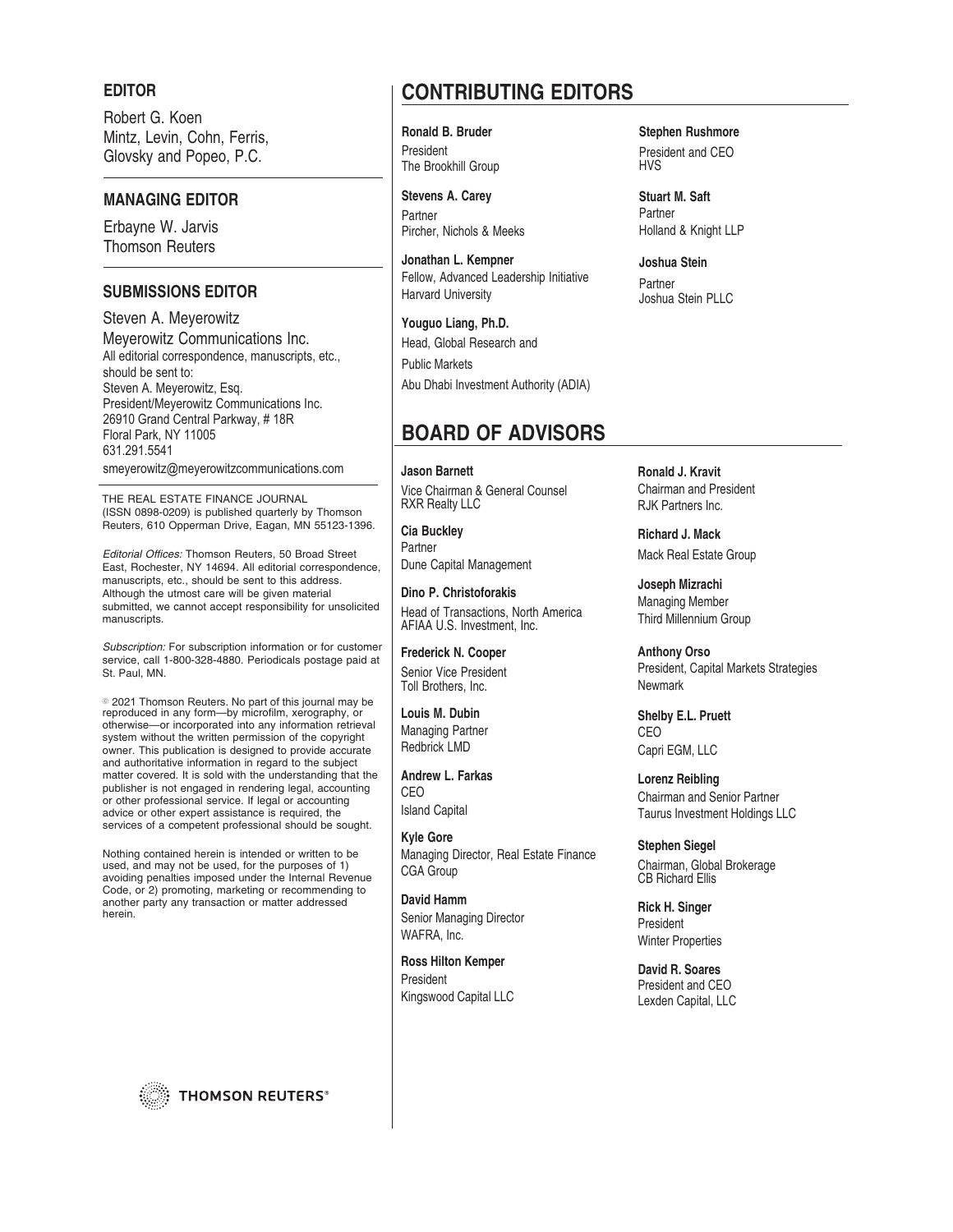# **LSTA Issues Revised Sustainability Linked Loan Principles**

*Deborah P. Low and Jacob Pearlman***\***

**The Loan Syndications and Trading Association developed guidelines to ensure the legitimacy and credibility of the Sustainability Linked Loan financial product as a means of facilitating and supporting environmental, social, and governance compliant economic activity and growth. These Sustainability Linked Loan Principles and guidance were recently amended. The authors of this article discuss the revised principles.**

As interest in environmental, social, and governance ("ESG") financing has increased, lenders are increasingly looking to offer financial products for projects or companies that are environmentally friendly, socially conscious or focused improving a company's relationship with, or impact on, its community. One such financial product that has grown in popularity is the Sustainability Linked Loan ("SLL"), which includes a key pricing mechanism tied to the sustainability operations of the borrower.

Based on the borrower's sustainability policies and objectives, the borrower and the lender will identify key performance indicators ("KPIs") to measure the borrower's progress towards sustainability goals and then set a sustainability performance target ("SPT"). By way of example, the borrower and lender might determine that the KPI is the reduction of greenhouse gas emissions in the borrower's operations, while the SPT would be the specific percentage (such as 10 percent) by which

emissions need to be reduced on a year over year basis. If the borrower meets the SPT and reduces its greenhouse gas emissions by 10 percent each year, it would be eligible to receive a reduction in pricing under the SLL, which might be reflected as a decrease in the margin or interest rate that kicks in once the SPT is met.

Given the increasing popularity of SLLs, the Loan Syndications and Trading Association ("LSTA") developed guidelines to ensure the legitimacy and credibility of the SLL financial product as a means of facilitating and supporting ESG compliant economic activity and growth. Known as the Sustainability Linked Loan Principles (the "SLLP"), these voluntary guidelines were first published in May 2019 and together with the accompanying Guidance on Sustainability Linked Loan Principles (the "Guidance") identify five key components of SLLs and provide a framework to better define

**<sup>\*</sup>**Deborah P. Low (deborah.low@haynesboone.com) is a partner in the Finance Practice Group in the New York office of Haynes and Boone, LLP, representing foreign and domestic institutional lenders in various forms of secured and unsecured finance transactions. Jacob Pearlman was a summer associate at the firm.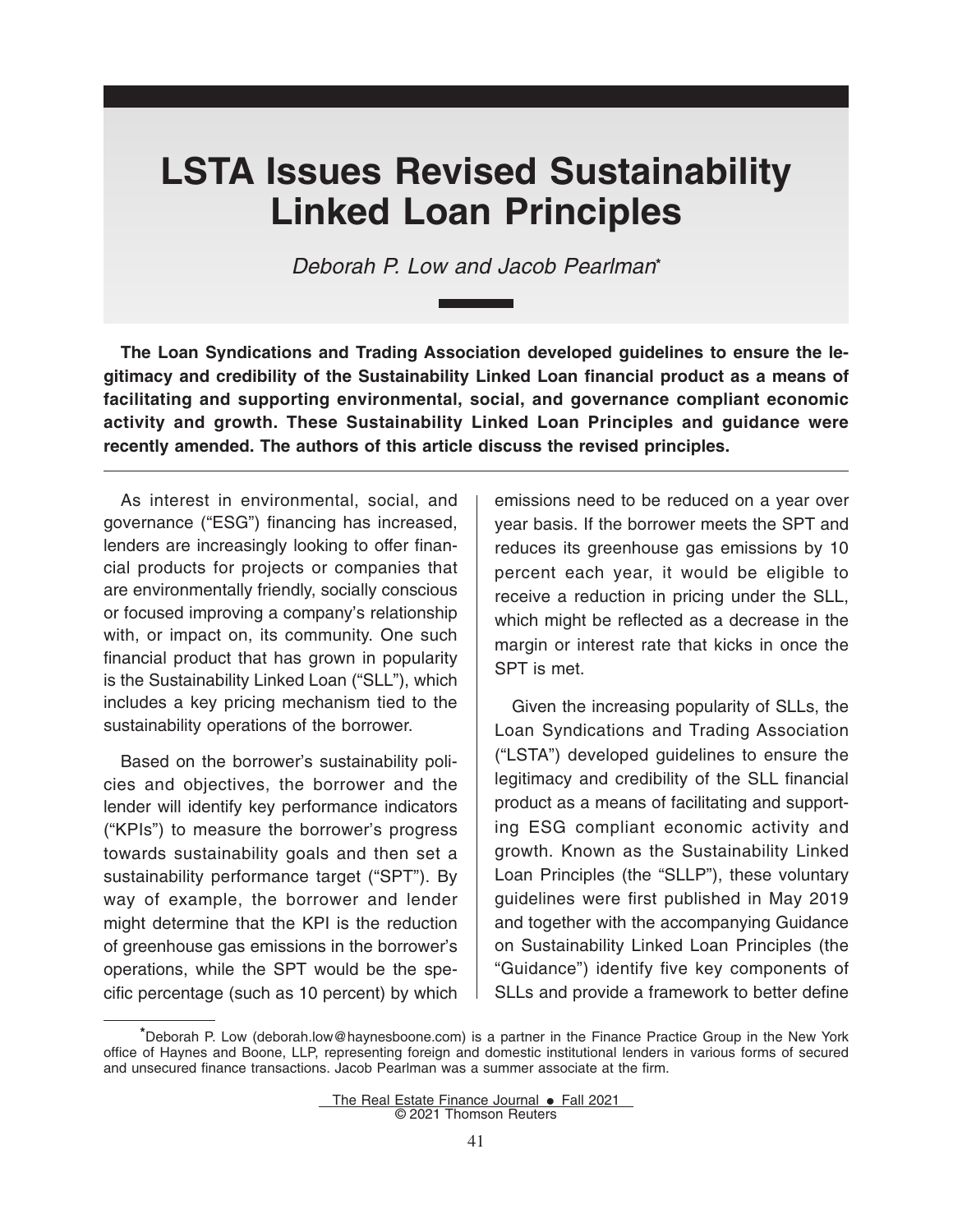the recommended or required elements of an SLL.

On May 27, 2021, the LSTA issued amendments to the SLLP and Guidance emphasizing that the terms of an SLL should support the core purpose of promoting ESG compliant activity and highlighting the need for sufficient transparency and disclosure avoid the risk or appearance of sustainability washing or misuse of the product. Specifically, the revised SLLP requires third-party verification of KPIs and significantly strengthens the lender's ability to verify the appropriateness of KPIs, the viability and ambitiousness of the borrower's ESG strategy and the methodology used for calculation of SPTs.

# **Selection of KPIs**

The SLLP has always emphasized the importance of selecting appropriate KPIs that go to a material element of the borrower's core sustainability strategy and align with identified challenges or goals of the borrower's industry. However, the revised SLLP stresses the importance of selecting credible KPIs to ensure the integrity of the SLL financial product. In order to ensure credible selection of KPIs, the revised SLLP adds additional metrics around selection, including that KPIs should be able to be benchmarked as much as possible, using an external reference to assess the level of ambition of the SPT. The revised Guidance notes that a KPI is "able to be benchmarked" if its environmental or social impact can be compared to regulatory standards or relevant taxonomies, including objectives identified in international agreements such as the Paris Agreement or other industry standards. Finally, the revised Guidance also clarifies that providing a "clear definition of KPIs" entails providing an applicable scope such as explaining how the SPT is integral to the borrower's sustainability or ESG strategy, in addition to the existing guidance that the KPI's scope and methodology need to be clearly identified.

# **Calibration of SPTs**

While the SLLP has always required that any SPT needs to be ambitious, and set in good faith, the revisions recommend expanded disclosure and third-party input to help verify the suitability of the SPT. In particular, the revised SLLP states that disclosures as to the SPT should clearly identify the following:

- Timelines for achieving the SPT, including observation periods, frequency of review of the SPT and trigger events;
- To the extent that historical data is available, a verified baseline or science-based reference point as to the borrower's progress, and a clear rationale for selection of such baseline or reference point;
- When relevant, a description of situations where recalculations or pro-forma adjustments of the SPT may be appropriate;
- A description of how the borrower intends to achieve the SPT, such as a description of its ESG strategy, operating procedure, key actions to be taken and the expected impact of any key actions in quantitative terms, where possible (while being mindful of confidentiality and competition considerations); and
- Any key factors beyond the borrower's direct control, that may affect the borrower's ability to achieve the SPT.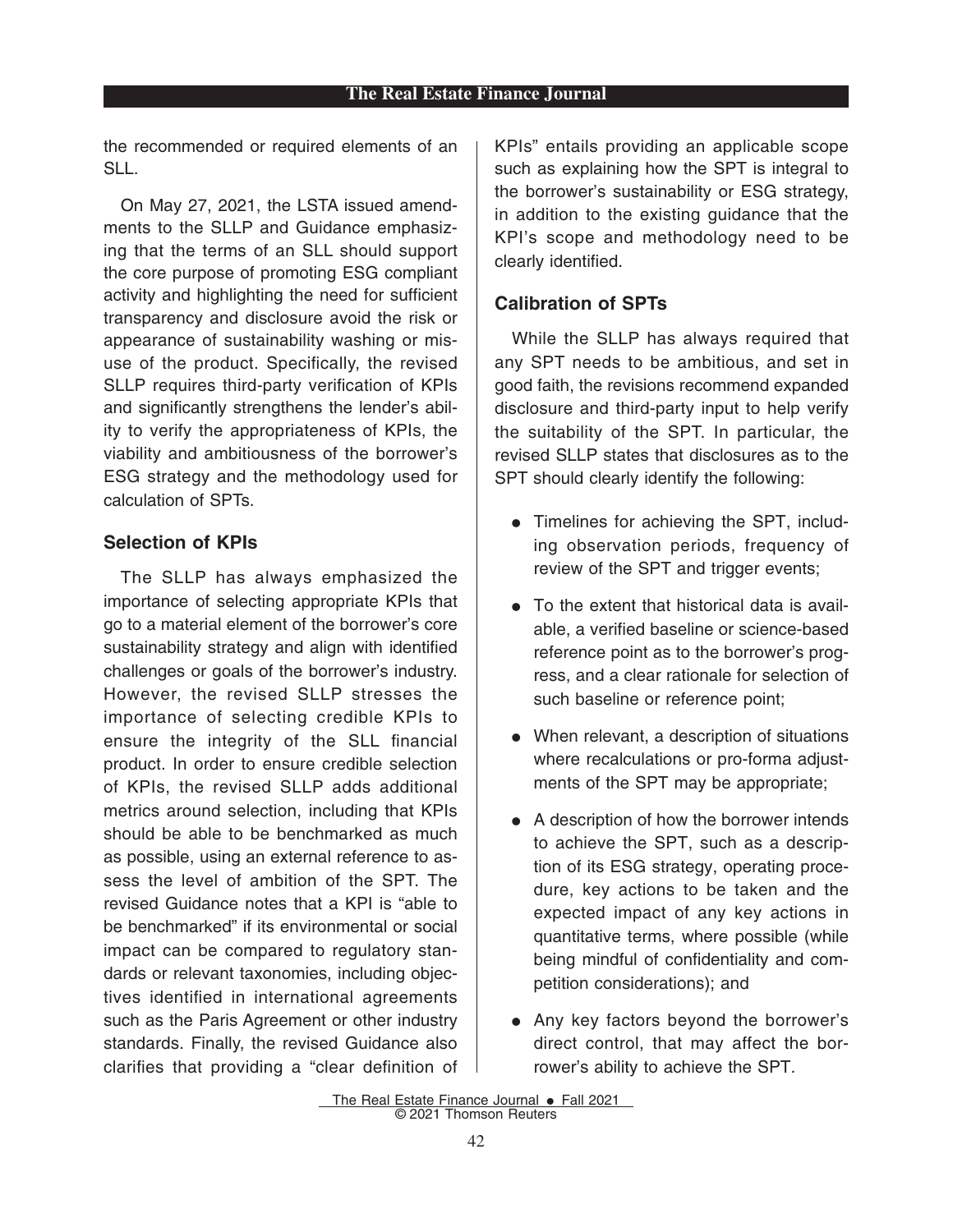# **LSTA Issues Revised Sustainability Linked Loan Principles**

Further, the SLLP continues to encourage the borrower to seek input from an external party when selecting the SPT, including by obtaining a pre-closing opinion from an external reviewer assessing the relevance, robustness, and reliability of selected KPIs and benchmarks, the rationale and level of ambition of the proposed SPT, and the credibility of the strategy proposed to achieve such goals. In the event that any SPT is revised following the closing of a transaction, the borrower is recommended to re-engage with the issuer of the pre-closing opinion to evaluate the changes, including any adjustment to the borrower's methodology, strategy or applicability to the industry. While the SLLP previously recommended that if no external input is sought the borrower should demonstrate or develop expertise to verify its methodology, the revised SLLP adds a further recommendation that the borrower thoroughly document such expertise and provide to the lender documentation demonstrating the validity of the methodologies used.

# **Loan Characteristics and Reporting**

Few changes were made to the SLLP as to the key SLL components of Loan Characteristics and Reporting. Borrowers continue to be encouraged to transparently report up-to-date information to lenders (and the public, where possible), at least annually, on the ongoing progress and continued relevance of the SPT. However, one notable change clarifies that when a borrower reports its progress, it is encouraged to provide details of any underlying methodology used in its calculations.

# **Verification**

In perhaps the most significant revision,

where the prior version of the SLLP only recommended that borrowers seek independent and external verification of their performance against each SPT for each KPI, the updated SLLP requires that the borrower obtain independent and external verification by a qualified external reviewer with relevant expertise, such as an auditor, environmental consultant and/or independent ratings agency, at least once a year. The revised SLLP goes on to state that while the suggested presigning opinion as to selection of the SPT remains recommended, third-party verification of the SPT and associated KPIs on an ongoing basis is a necessary element of an SLL. Once reporting is complete, the lenders will then use the external review to independently evaluate the borrower's performance against the SPT and KPIs. This change is in contrast to many SLLs, which currently require the borrower only to self-certify as to its progress and achievement of the SPT, without any independent verification or requirement to provide underlying data or calculations.

# **Appendix**

Finally, the appendix of the SLLP has been amended to provide common categories of KPIs regarding both "social" and "governance" matters - an expansion from the prior version's appendix which solely listed "environmental" categories. Examples of social improvements in which a KPI might seek to measure include human rights and community relations, affordable housing, data security, employee health and safety, employee engagement, diversity and inclusion, and employee training. Examples of governance improvements in which a KPI might seek to measure include business ethics and building strong corporate governance and transparency.